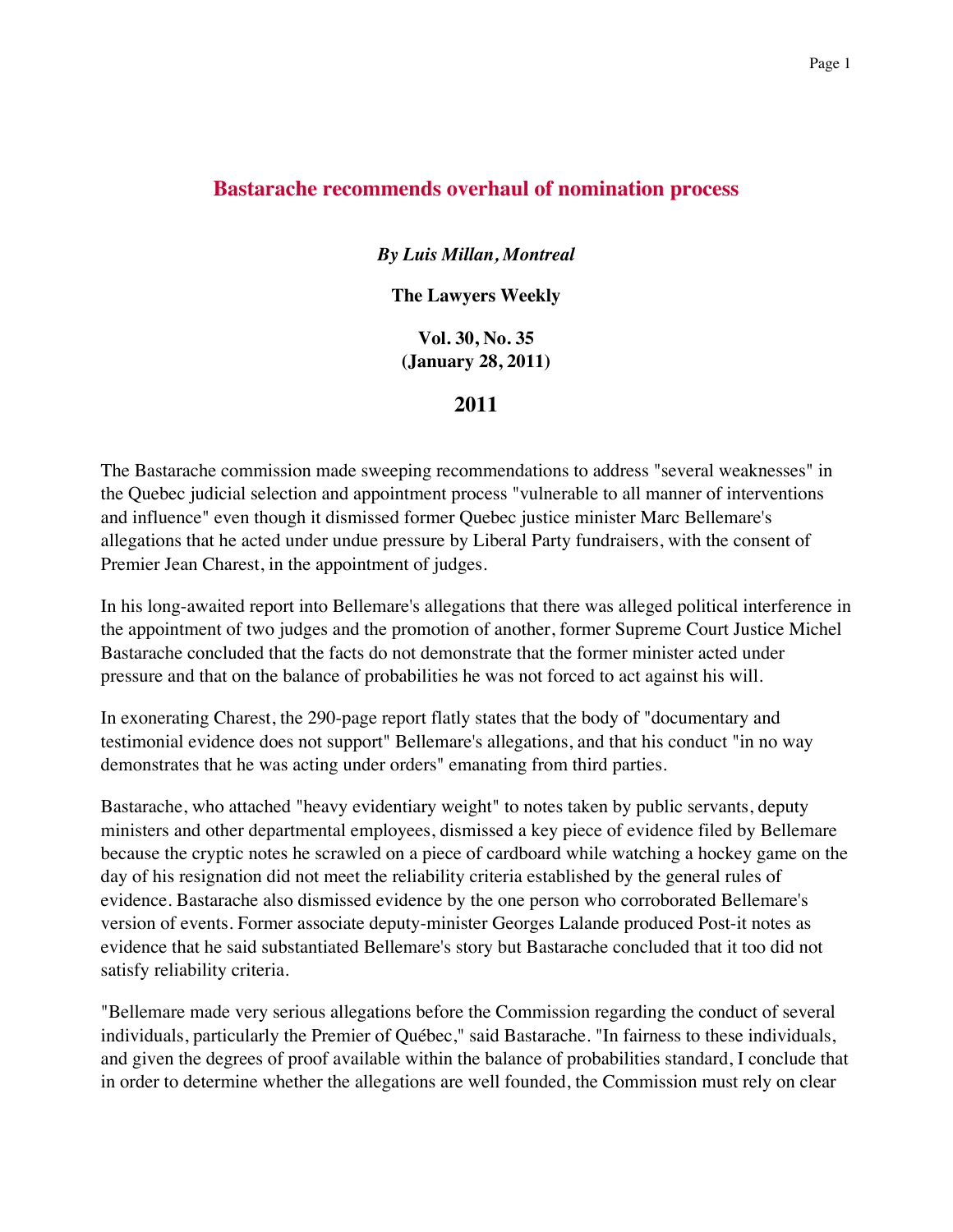and convincing evidence."

Stéphane Beaulac, a law professor at the Université de Montréal, was surprised that Bastarache applied such rigorous rules of evidence in a commission of inquiry. Inquiries, like the judiciary, are independent, often endowed with wide-ranging investigative powers, convened in the wake of public shock, horror, disillusionment, or skepticism to uncover the "truth," as Supreme Court of Canada Justice Peter Cory put it. Its rules and procedures, however, are far more supple than those governing the courts, with rules of evidence, for instance, allowing for hearsay to be introduced.

"What strikes me as being somewhat surprising, in contrast with the recent history of inquiries, is the standard of proof," said Beaulac, who teaches public international law and statutory interpretation. "The evidence that was required, according to Bastarache, to substantiate the allegations made by the former justice minister is akin to a judicial setting. Inquiries are supposed to have, generally speaking, more relaxed rules of evidence, not to say that you would give value to unreliable evidence. But it's not a court."

But Doug Mitchell, a well-known Montreal commercial litigation lawyer, says that given the serious nature of the allegations made by Bellemare it was appropriate for Bastarache to apply rules of evidence that he was comfortable with before reaching a determination.

"He was being asked to make a finding that will have consequences," said Mitchell, who co-founded Montreal law firm Irving Mitchell Kalichman. "It is [in] some sense a judicial determination; it's not because he's acting as a commissioner and not acting as a judge. But it's very close to a judicial determination. I'm very comfortable with the fact that if you're going to make an allegation of really improper or immoral conduct then the judge, before reaching a conclusion, should be satisfied with a high comfort level with his conclusions."

But while Bastarache concluded that Bellemare's allegations were not supported by "clear and convincing" evidence, he did find several flaws in the judicial selection and appointment process. At present, under the Regulation respecting the procedure for the selection of persons apt for appointment as judges, the Minister of Justice must publish a notice in a newspaper, inviting interested persons to submit their candidacy. An ad hoc selection committee?-?composed of a judge of the court where there is a vacancy, a lawyer, and a member of the public?-?assess the experience and personal and intellectual qualities of candidates. After the committee submits its report on candidates it considers "apt for appointment as judges," the minister then recommends an appointment among the shortlist of candidates. The candidates' names, the selection committee's report and the documents attached to a registration are supposed to be confidential.

But according to the Bastarache report, evidence revealed that there are no standards governing the operation of the selection committee. Members of the public who sit on the selection committee are not provided with guidelines nor training, information asked of the candidates has not been standardized, and concerns regarding the confidentiality of the selection committees' reports have been raised.